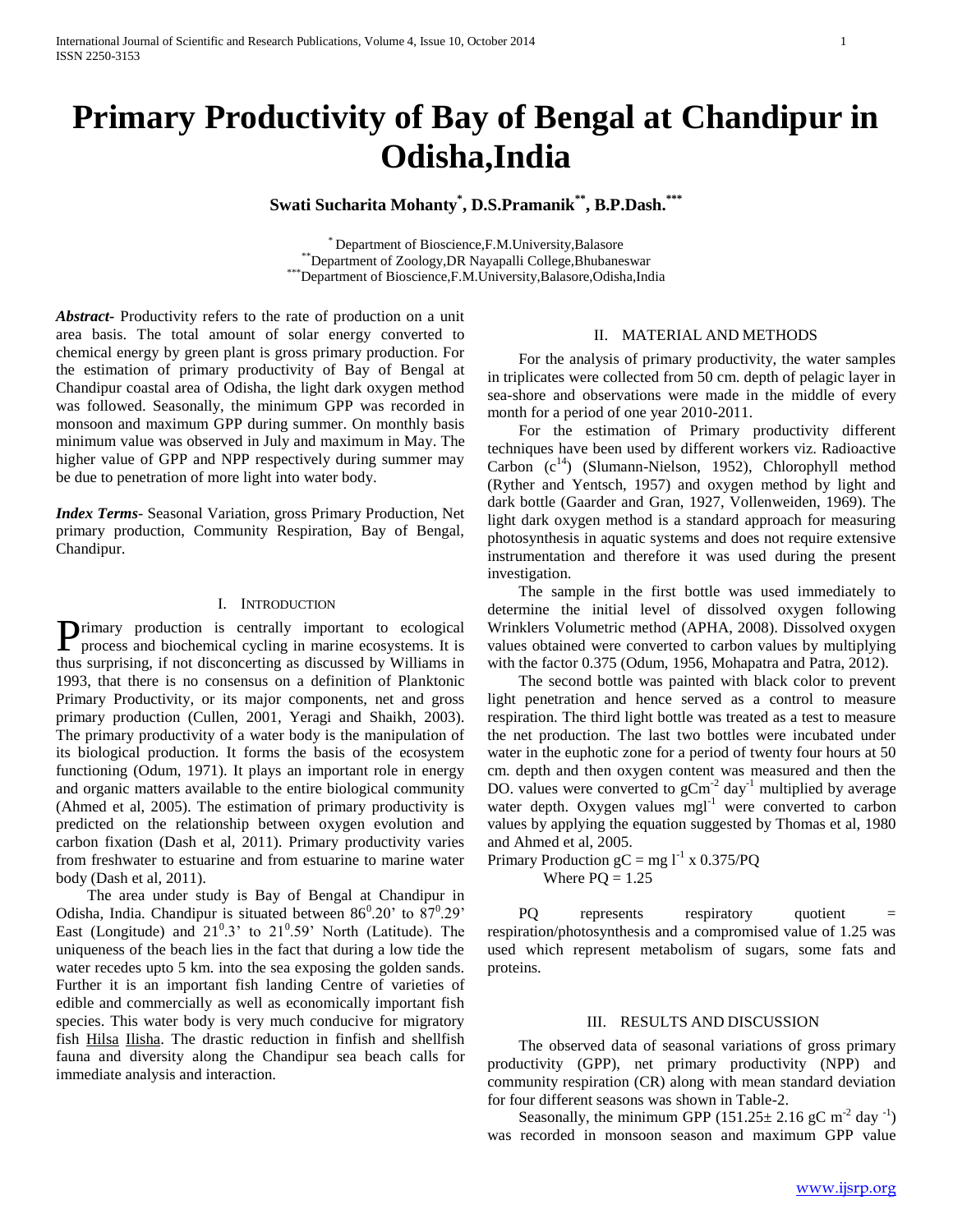$(220.65 \pm 5.76 \text{ gC m}^{-2} \text{ day}^{-1})$  was recorded during summer. Whereas, on monthly basis minimum value ( $150.0 \pm 5.19$  gC m<sup>-2</sup> day <sup>-1</sup>) during july and maximum  $(227.0 \pm 2.29 \text{ gC m}^{-2} \text{ day }^{-1})$ during May (Table-1).

However, the minimum NPP value  $(100.25 \pm 3.25 \text{ gC m}^2)$ day  $^{-1}$ ) was recorded in monsoon whereas maximum (144.2  $\pm$  $4.27 \text{ gC m}^{-2}$  day  $^{-1}$ ) in summer. No particular trend was observed in seasonal variations of NPP. On comparison of the monthly variations, an increasing trend was observed from September to February, which is in agreement with Dash, Patra and Adhikary, 2011. Kumar et al, 2001, also obtained the same observations with the present study of decreasing values of GPP and NPP during monsoon. Although this has been variedly attributed to the light inhibition due to turbidity and cloud cover as well as high water current (Madhupratap et al, 2001). Besides, the poor nutrient, concentration of Phosphates and Nitrogen in monsoon period may bring about the low productivity values (Pasternak and Kasza, 1979) and this confirmed the present study. At the same time the organic matter entering the marine system, through flooded riverine system caused increased demand of dissolved oxygen for the oxidation of allochthorous organic matter that possibly of decreasing trend may not be ruled out.

The higher values  $(221.41 \pm 4.97)$ ,  $144.2 \pm 4.27$  gC m<sup>-2</sup> day <sup>1</sup>) of GPP and NPP respectively during the summer (clean weather and higher temperature) may be due to penetration of more light into water body which facilitates the higher rate of planktonic photosynthesis and thus ultimately the productivity of the marine system (madhupratap, 2001).

 The community respiration (CR) exhibited a systematic seasonal pattern with maximum (77.31  $\pm$  2.78 gC m<sup>-2</sup> day <sup>-1</sup>) during summer and minimum  $(42.69 \pm 5.52 \text{ gC m}^2 \text{ day}^{-1})$  during winter. The decreased value during winter was linked with low water temperature and reduced light (Ahmed and Singh, 1987 and Dash et al, 2011).

 The ratio of net and gross primary production is essential for the evaluation of the amount of gross production available to the consumers (Singh and Singh, 1999). The ratio between NPP : GPP as well as NPP : CR was highest (0.775, 3.57) during winter and lowest (0.644, 1.82) during summer while community respiration may account for  $20 - 40\%$  of GPP (Table-3), which shows good index (Muraleedharan, 2001).

The NPP : CR value  $> 1$  (3.57) in winter which accounts for more penetration of light into water body as well as suitable temperature which favors abundance of planktons and more photosynthetic activities (Das, Patra and Adhikary, 2011).

 Higher production is not governed by a single factor as stated by Singh and Singh, (1999), Moharana and Patra (2013). There are certain physicochemical and biological factors which in fact control the rate of production in marine ecosystem (Mohanty, 2000). It appears that there is a direct correlation between temperature and production which is in agreement with Srinivasan (1964), Hall & Moll (1975), Goldman and Wetzel (1963), Mohanty (2000), Pauly & Christensen (1995) and Thomas et al, (1980). In the present study too the productivity is high at high temperature, while in winter as the temperature is low the productivity is also low.

A positive correlation between GPP and NPP ( $r = 0.996$ , P.Er=0.075) during summer demonstrated that high NPP is followed by higher GPP. During winter a positive relationship between GPP and NPP ( $r = 0.827$ , P.Er=0.14) was noted in the current study. The above findings are in agreement with that of the work Ahmed et al, (2005), Dash et al, (2011) and Moharana and Patra, (2013).

A positive relationship between GPP and CR  $(r = 0.813,$ P.Er=0.13) states that the growth of Phytoplankton resulting the high primary productivity may be due to high organic wastes, containing high nutrient values in the sea water.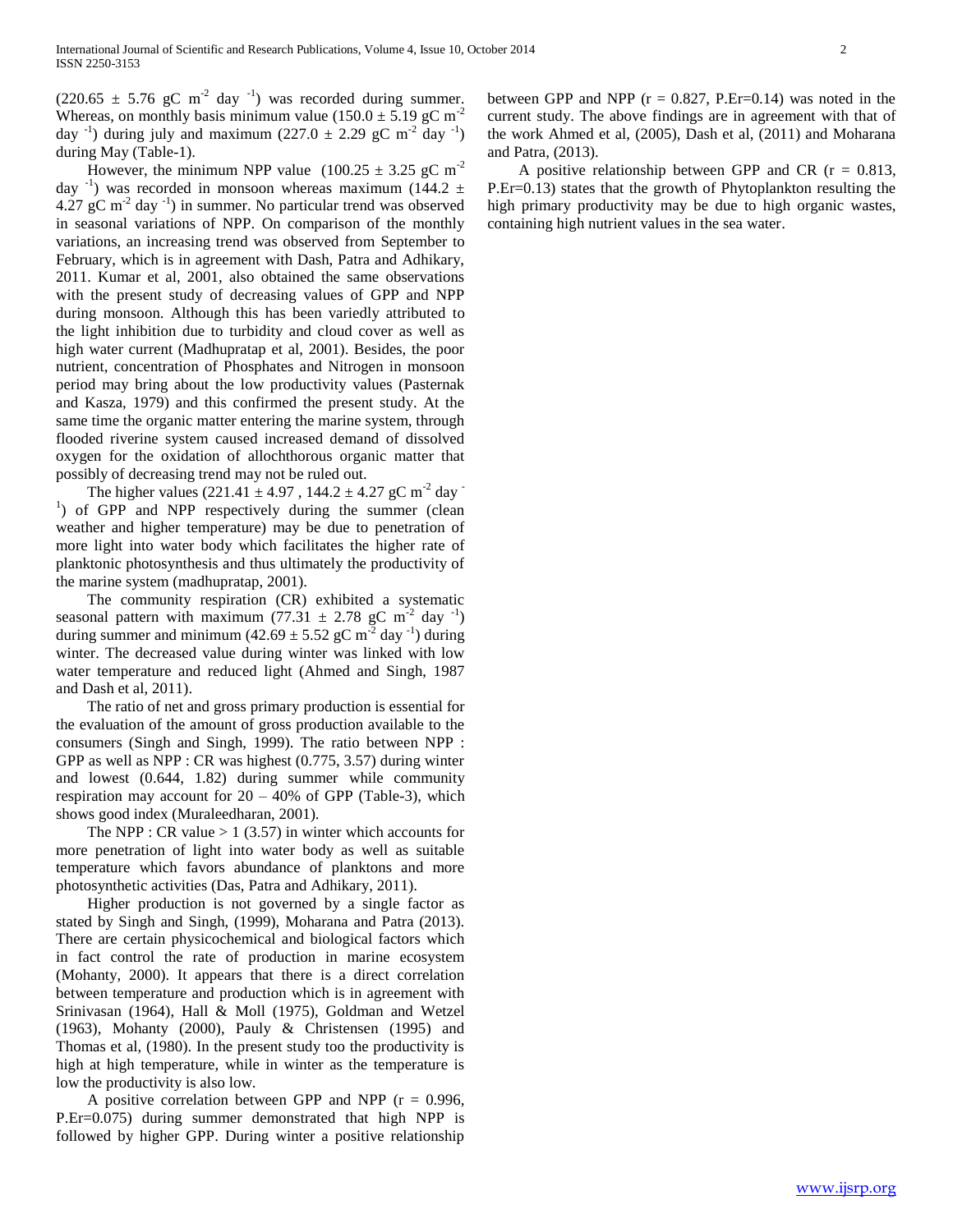| <b>Months</b> | <b>Temperature</b><br>of<br>Water in <sup>0</sup> C | <b>GPP</b><br>$\mathrm{gC} \text{ m}^2 \text{ day}^{-1}$ | <b>NPP</b><br>$gC m^2 day^{-1}$ | RES (CR)<br>$gC m^2 day^{-1}$ |  |
|---------------|-----------------------------------------------------|----------------------------------------------------------|---------------------------------|-------------------------------|--|
| January       | 20.6                                                | $191.5 \pm 2.86$                                         | $146.41 \pm 3.95$               | $45.11 \pm 3.37$              |  |
| February      | 23.4                                                | $193.25 \pm 2.76$                                        | $147.0 \pm 7.79$                | $46.25 \pm 5.10$              |  |
| March         | 25.6                                                | $217.75 \pm 1.56$                                        | $141.16 \pm 2.30$               | $76.58 \pm 2.87$              |  |
| April         | 29.6                                                | $219.2 \pm 10.73$                                        | $141.7 \pm 5.25$                | $79.7 \pm 4.3$                |  |
| May           | 30.8                                                | $227.3 \pm 2.29$                                         | $149.3 \pm 5.26$                | $78.0 \pm 3.00$               |  |
| June          | 30.4                                                | $153.75 \pm 2.75$                                        | $102.25 \pm 2.75$               | $51.5 \pm 3.03$               |  |
| July          | 28.4                                                | $150.0 \pm 5.19$                                         | $102.0 \pm 6.00$                | $51.0 \pm 3.0$                |  |
| August        | 28.3                                                | $150.0 \pm 5.25$                                         | $96.5 \pm 4.82$                 | $53.5 \pm 2.43$               |  |
| Septemeber    | 26.3                                                |                                                          | $113.5 \pm 2.29$                | $52.5 \pm 1.5$                |  |
| October       | 26.2                                                |                                                          | $121.5 \pm 5.41$                | $45.25 \pm 4.99$              |  |
| November      | 22.4                                                | $171.25 \pm 1.56$                                        | $130.8 \pm 2.51$                | $40.41 \pm 3.12$              |  |
| December      | 20.9                                                |                                                          | $139.33 \pm 2.88$               | $35.83 \pm 3.77$              |  |

| Table1: Mean Monthly Variations of GPP, NPP and RES Values in $gC m^2$ day $\frac{1}{2}$ (mean $\pm$ SD) at |  |  |  |  |  |  |
|-------------------------------------------------------------------------------------------------------------|--|--|--|--|--|--|
| Chandipur during 2010-2011.                                                                                 |  |  |  |  |  |  |

| Table2: Mean Seasonal Variations of GPP, NPP and RES Values in (mean ± SD) in gC m <sup>-2</sup> day <sup>-1</sup> at |  |
|-----------------------------------------------------------------------------------------------------------------------|--|
| Chandipur during 2010-2011.                                                                                           |  |

| <b>Season</b> | <b>GPP</b><br>$gC m-2 day-1$ | <b>NPP</b><br>$\mathrm{gC~m}^2$ day $^{-1}$ | <b>RES</b> (CR)<br>$\mathrm{gC~m}^2$ day $^{-1}$ |
|---------------|------------------------------|---------------------------------------------|--------------------------------------------------|
| Summer        | $221.41 \pm 4.97$            | $144.2 \pm 4.27$                            | $77.31 \pm 2.78$                                 |
| Winter        | $186.69 \pm 9.87$            | $144.0 \pm 4.26$                            | $42.69 \pm 5.52$                                 |
| Monsoon       | $151.25 \pm 2.16$            | $100.25 \pm 3.25$                           | $52.0 \pm 1.32$                                  |
| Post Monsoon  | $167.87 \pm 3.02$            | $121.9 \pm 8.65$                            | $46.05 \pm 6.08$                                 |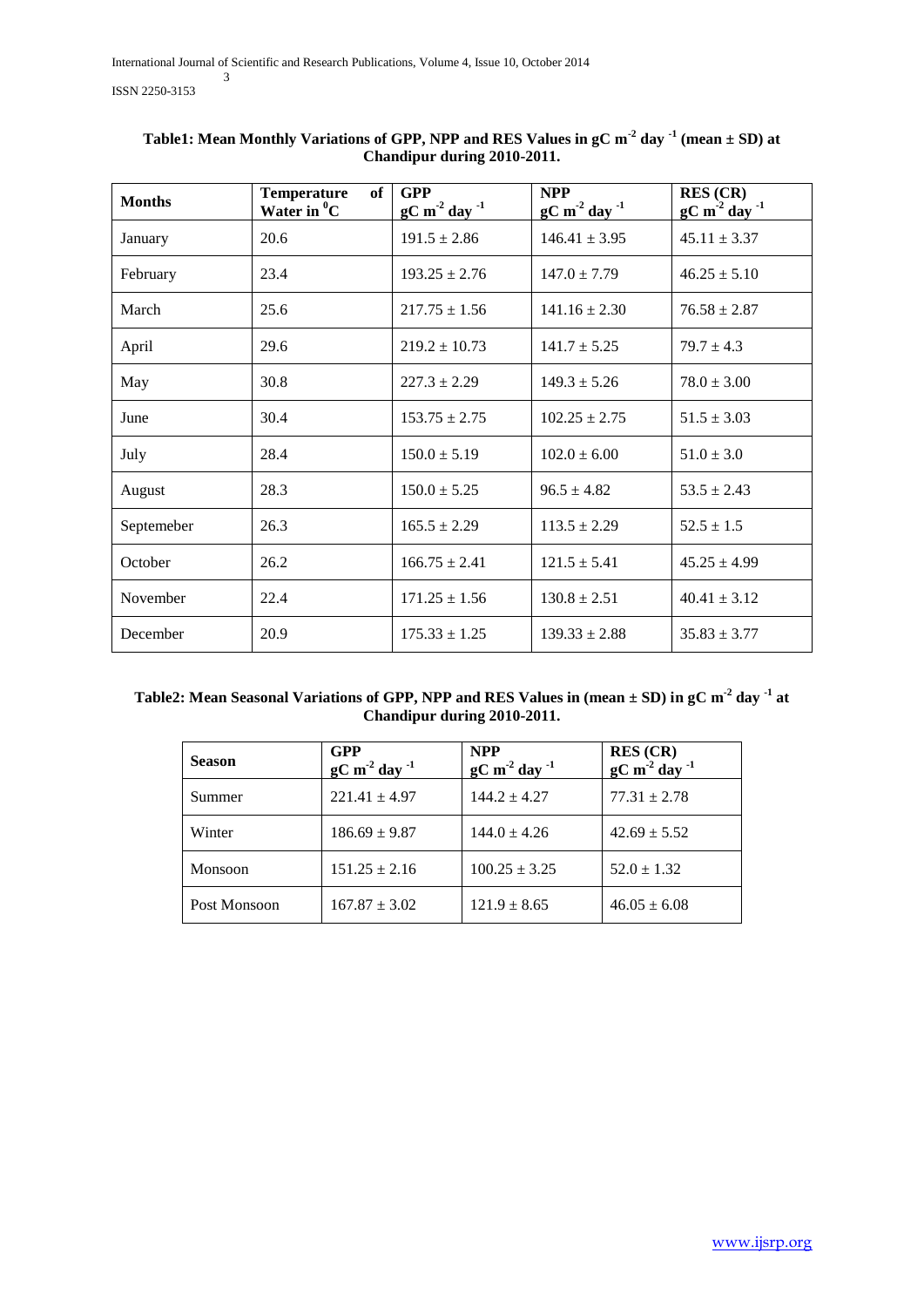| <b>Total</b>                     |      |                            | <b>Seasonal</b> |       |       |           |      |      |             |     |       |       |       |           |
|----------------------------------|------|----------------------------|-----------------|-------|-------|-----------|------|------|-------------|-----|-------|-------|-------|-----------|
| NPP:<br>NPP:<br><b>GPP</b><br>CR |      | $CR\%$<br>of<br><b>GPP</b> | NPP: GPP        |       |       | NPP:CR    |      |      | CR % of GPP |     |       |       |       |           |
|                                  |      |                            | S               | W     | M     | <b>PM</b> | S    | W    | M           | PM  | S     | W     | M     | <b>PM</b> |
| 0.701                            | 2.45 | 29.95                      | 0.649           | 0.772 | 0.661 | 0.725     | 1.76 | 3.45 | 1.92        | 2.7 | 22.64 | 35.29 | 34.41 | 27.48     |

**S**=summer, **W**=winter, **M**=monsoon, **PM**= post monsoon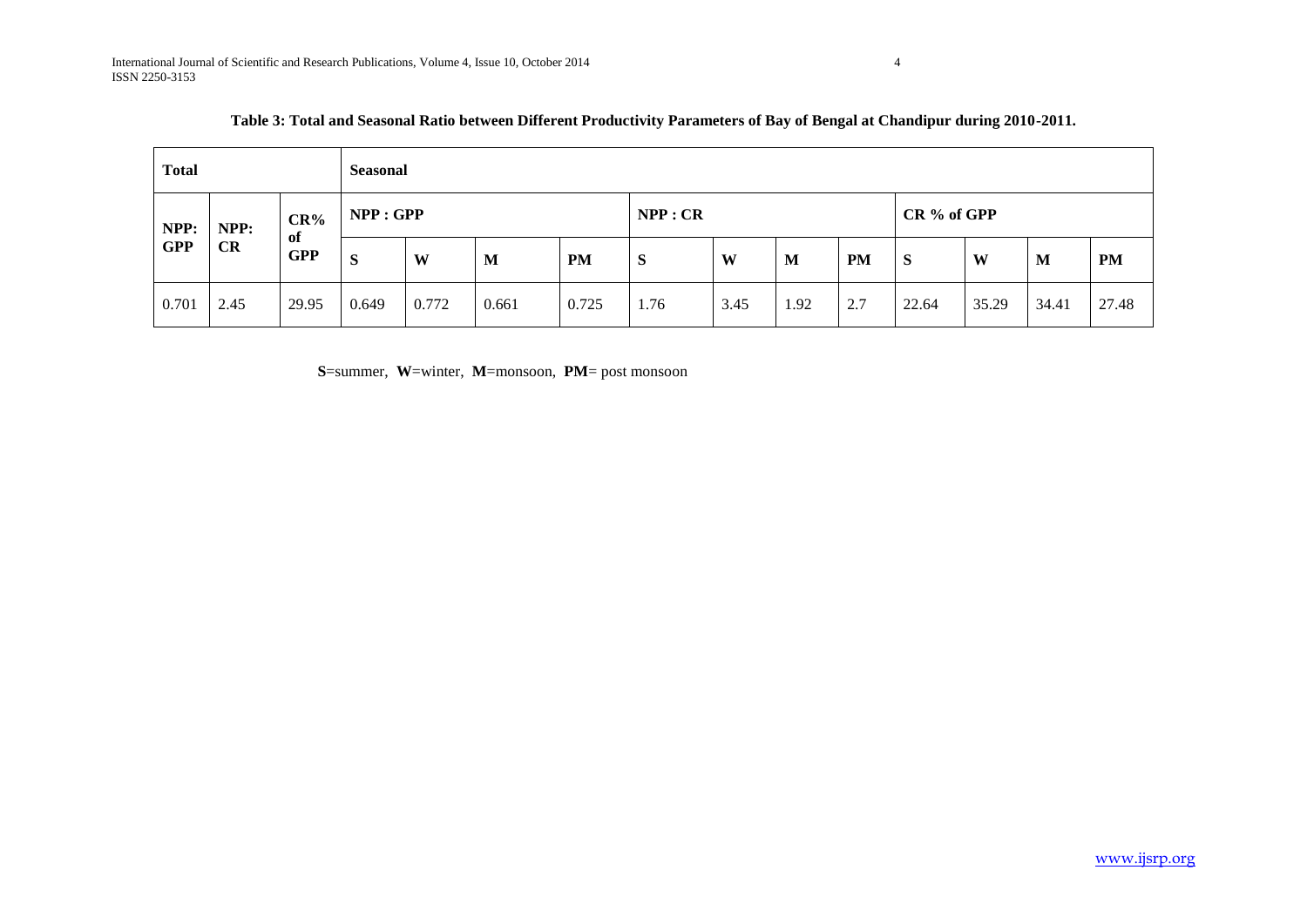

**Figure 4: Monthly variations in Primary Productivity ( GPP, NPP & CR) of Chandipur – on – Sea during 2010-2011 in (gc**   $\mathbf{m}^{-2}$  day<sup>-1</sup>).



**Figure 5 : Monthly variations in Primary Productivity GPP, NPP & CR of Chandipur – on - sea during 2010-2011 in (gc m-2 day-1 ).**



**Figure 6: Seasonal variations in Primary Productivity ( GPP, NPP & CR) of Chandipur – on – Sea during 2010-2011 in (gc**   $m^{-2}$  day<sup>-1</sup>).